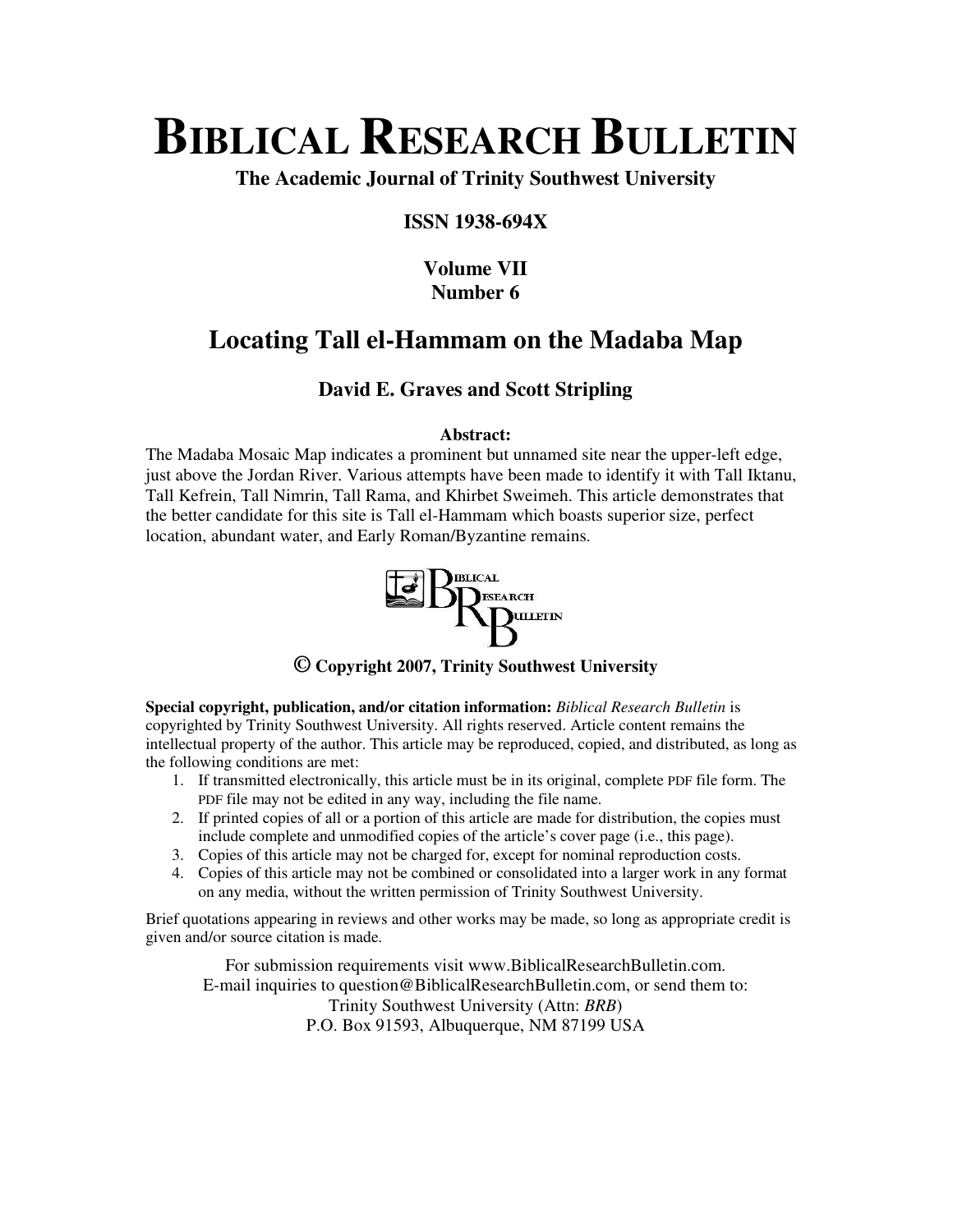# Locating Tall el-Hammam on the Madaba Map<sup>1</sup>

## **David E. Graves**

Director of Computer Services and Information Security Officer, Atlantic Baptist University; part-time Biblical Studies faculty, ABU, 1996-present; Ph.D. cand., Highland Theological College/University of Aberdeen, Scotland; Square Supervisor, Tall el-Hammam Excavation Project, Jordon.

#### **Scott Stripling**

Professor of Humanities, Belhaven College and The University of Phoenix; Ph.D. cand., Trinity Southwest University; Square Supervisor, Tall el-Hammam Excavation Project, Jordan.

#### **Introduction**

-

There are limited resources available to those wanting to link sites mentioned in ancient sources with modern tells/talls in the Levant. The Byzantine Madaba Map, a masterpiece of Near Eastern geography, is often cited to lend weight to certain identifications. For Oswald Dilke, the mosaic map at Madaba is "probably the best known example of Byzantine cartography."<sup>2</sup> Discovered in the late  $19<sup>th</sup>$  century in the mosaic floor of the Byzantine church<sup>3</sup> in Madaba, Jordan (Fig. 1), it is the oldest extant map of the Holy Land. It no doubt preserves the location of sites from earlier eras; hence, it sheds light on the background of the biblical periods. The mosaic dates to the middle of the  $6<sup>th</sup>$  century AD and highlights



Fig. 1—Portion of the Madaba Map north of the Dead Sea. Notice the Jordan River with the two fish swimming toward each other, one heading toward the Dead Sea and the other trying to escape the salt water of the Dead Sea. Above the Jordan River is the Baptism site of John, and to the left of the gazelle is the unnamed Site One. Just above the gazelle and to the right is Site Two which is believed to be Tall el-Hammam. The large city of Jericho is seen at the bottom of the photo. The unnamed Site Two is directly across from Jericho, suggesting its identification as the site of Tall el-Hammam. © David E. Graves.

<sup>1</sup> Previously published in *Bible and Spade* 20.2 (Spring 2007): 35–45. Reprinted with permission. Additional information has been included for this *BRB* version.

<sup>2</sup> Oswald Dilke, *The History of Cartography* (ed. J. B. Harley, and David Woodward; Chicago: University of Chicago Press, 1987), 264.

<sup>&</sup>lt;sup>3</sup> Today the Greek Orthodox parish church of St. George has been built over the Byzantine Church preserving the mosaic.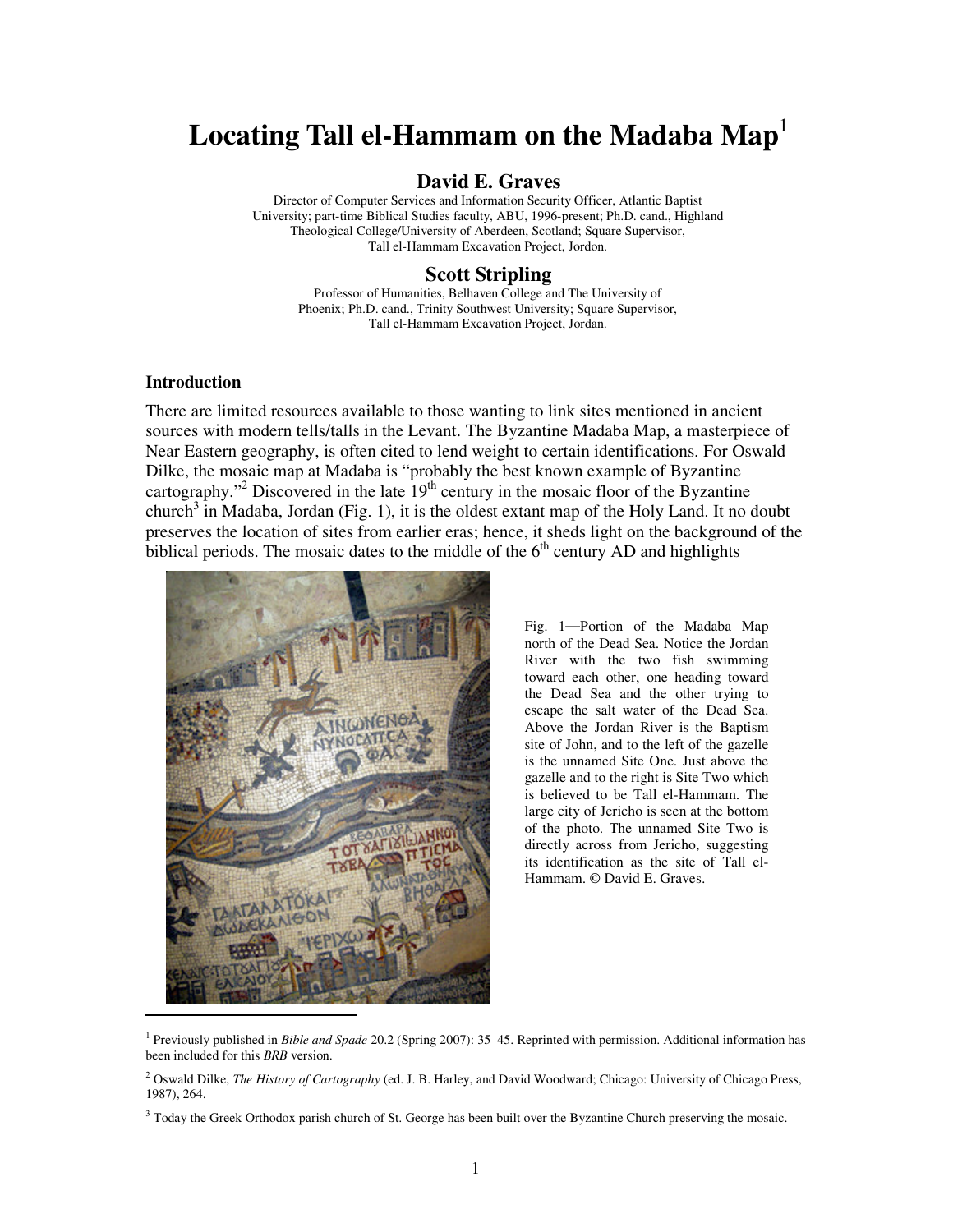life in the region at the height of the Byzantine period (AD 325–638). Unfortunately, the outer edges of the map are missing, including one prominent site on the upper left edge above the Jordan River and Bethany beyond the Jordan.<sup>4</sup> There have been several attempts to identify this site, but, in our view, they have failed. The proper identification of this site is the focus of this article.

#### **Unnamed Site**

On the Madaba Map each city is portrayed by a stylized vignette  $(Fig. 1)<sup>5</sup>$  and is accompanied by its name. However, for this city only the vignette remains.<sup>6</sup> Since the site is not labeled, the identification of this city has been open to question. The fact that various suggestions have been made with little support, other than personal preference and subjective arguments, merits further investigation and research.

#### **Geographic Site Location Central**

The most important criterion for its identification is the location on the map. The unnamed site (hereafter referred to as Site Two) on the Madaba Map is tucked away in the upper right corner of the Jordan valley just northeast of the Dead Sea (Fig. 1).



Fig. 2—Tall Kefrein is dwarfed in the distance by the long-prominent site of Tall el-Hammam. It is over 100 ft. (30 m) high and .6 mi (1 km) long east to west, including both upper and lower talls. It is also the easternmost site in the Jordan Valley. This photo was taken from the Roman ruins that overlook the Jordan Valley, looking west. The remains of five Roman cisterns are visible in the foreground. They stand on top of the mountains rising up off the Jordan Valley. The water supply was connected to the site in Roman times by an aqueduct that ran across the modern road. There was also a Roman fortification on the tip of Hammam, likely as a defensive installation to guard the spring below and to keep watch over the Jordan plain. © David E. Graves.

.

<sup>&</sup>lt;sup>4</sup> The site of Christ's baptism and of the Israelites' entry into Canaan to begin the Conquest.

 $<sup>5</sup>$  There are two unnamed sites in the region; the one on the left with only two palm trees above the lion will be called Site</sup> One while the other on the right depicted with five palm trees above the gazelle will be called Site Two. Site Two is the site in dispute.

<sup>6</sup> See footnote 5.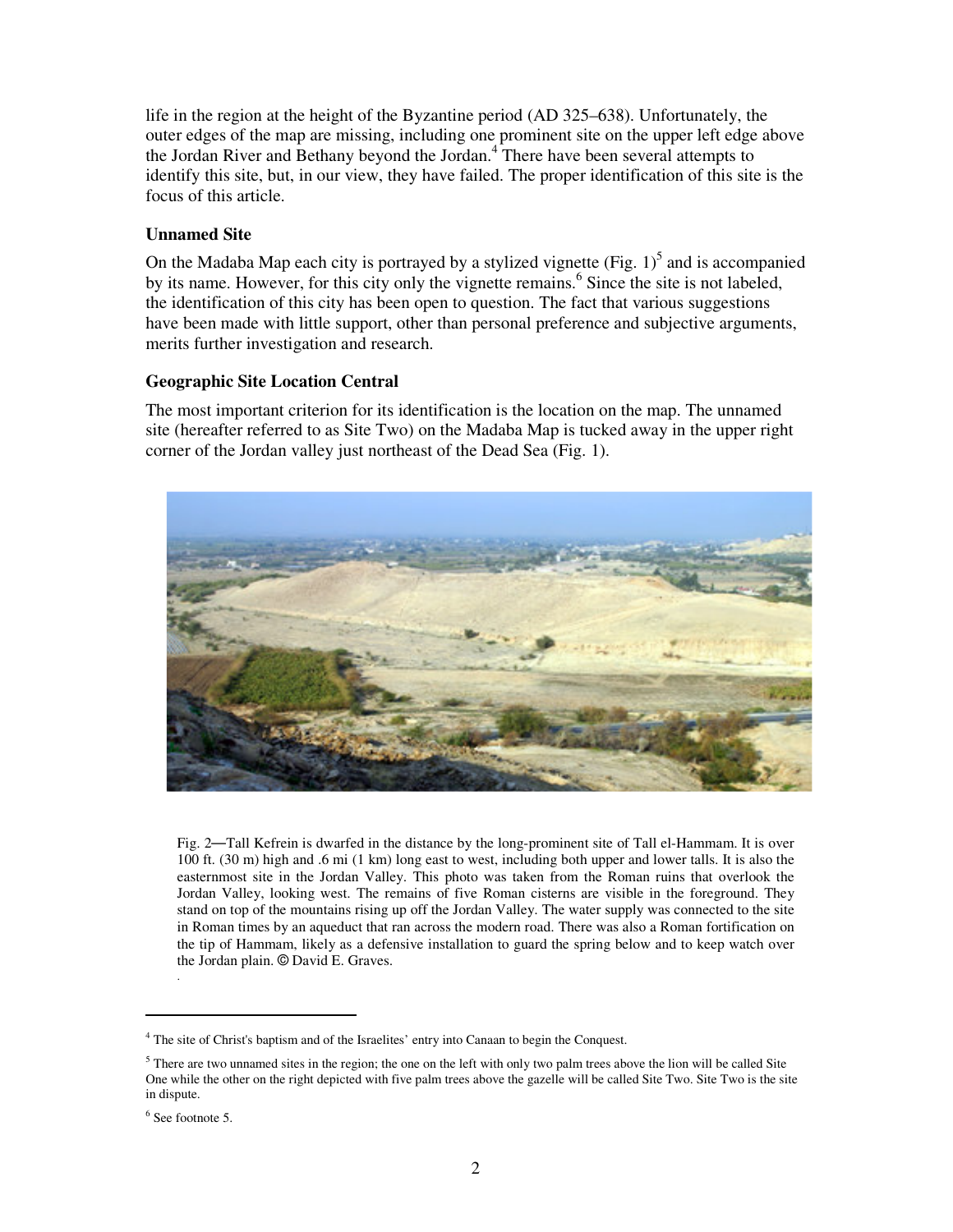The site stands alone, with no other sites identified between it and the Wadi al-Zarqa Ma'in on the right.<sup>7</sup> It is our opinion that this site is none other than Tall el-Hammam. Whatever the identity of the site, Tall el-Hammam (long.  $31^{\circ}$  51' N; lat.  $35^{\circ}$  40' E) was prominent in ancient and Byzantine times, and had religious significance.

The fact that Tall el-Hammam is the largest site $^8$  in the southern Jordan valley argues for it as a leading candidate. We believe that the location of this site is precisely where the Madaba Map locates Site Two. One proof of this is that when one stands on Tall el-Hammam and looks across the Jordan valley, Jericho is found right where it is on the Madaba Map (Fig. 1). Is this merely a coincidence?

#### **Process of Elimination**

-

Over the past few years we have read and analyzed everything we could get our hands on regarding the archaeological sites on the east side of the Jordan River between the Dead Sea and the Jabbok River. Furthermore, we have walked, sherded, and photographed them, and in the case of Tall el-Hammam, even excavated for two seasons with the Tall el-Hammam Excavation Project, directed by Dr. Steven Collins (Trinity Southwest University). I think it is safe to say that we have a strong grasp on the size and occupational histories of these sites. By the process of elimination, we should be able to find, with a high degree of probability, what the Madaba Mosaicist had in mind for the site in question. Here is the list of candidate sites, fourteen altogether:

| Teleilet Ghassul - Chalcolithic Period | Khirbet Kefrein – too small          |
|----------------------------------------|--------------------------------------|
| Tall Ghrubba – Chalcolithic Period     | Tall Kefrein – too small             |
| Tall Sahl es-Sarabet – Islamic remains | Tall Rama – too small                |
| Tall el-Azemiah – too small            | Khirbet Sweimeh – too small          |
| Tall Bleibel – too small               | Tall Iktanu – no Roman/Byzantine     |
| Tall Mustah – too small                | Tall Nimrin – <i>smaller site</i>    |
| Tall Ghannam - too small               | Tall el-Hammam – <i>largest site</i> |

Teleilet Ghassul (a large and well-known site) and Tall Ghrubba were only occupied during the Chalcolithic Period, and Tall Sahl es-Sarabet has only Islamic remains. That leaves eleven candidates. Eight of the remaining sites are very small; hence, they are not serious contenders to be the unnamed site on the Madaba Map. The three remaining sites are Tall el-Hammam (Fig. 2), Tall Iktanu, and Tall Nimrin. Tall Iktanu is larger than the small sites eliminated already, but it is not nearly the size of Tall el-Hammam and Tall Nimrin.

Also, Tall Iktanu is closer to the Dead Sea than the other sites and would not fit proportionally on the map. Tall Iktanu simply does not make the cut. Further, Kay Prag, the

<sup>7</sup> J. Manfredi, "Callirhoé et Baarou dans la mosaïque géographique de Madaba," *RB* 12.2 (1903): 166–71; Michael Avi-Yonah, *The Madaba Mosaic Map with Introduction and Commentary* (Jerusalem: Israel Exploration Society, 1954), 37.

<sup>&</sup>lt;sup>8</sup> To date, the occupation levels of Tall el-Hammam include Early Bronze, Middle Bronze, Late Iron I and Iron II [R. K. Harrison, "Shittim," in *The New International Dictionary of Biblical Archaeology* (eds. Edward M. Blaiklock and R. K. Harrison; Grand Rapids: Zondervan, 1983), 413], Roman and Byzantine [Steven Collins, Gary A. Byers, Michael Luddeni, and John W. Moore, *The Tall el-Hammam Excavation Project End of Season Activity Report Season Two: 2006/2007 Excavation and Exploration.* As submitted to the Department of Antiquities of the Hashemite Kingdom of Jordan (5 February 2007), 15]. This is according to the identified pottery on the site from season 2005–2006 and 2006–2007 (Collins, et. al., *Tall el-Hammam Activity Report 2007,* 15).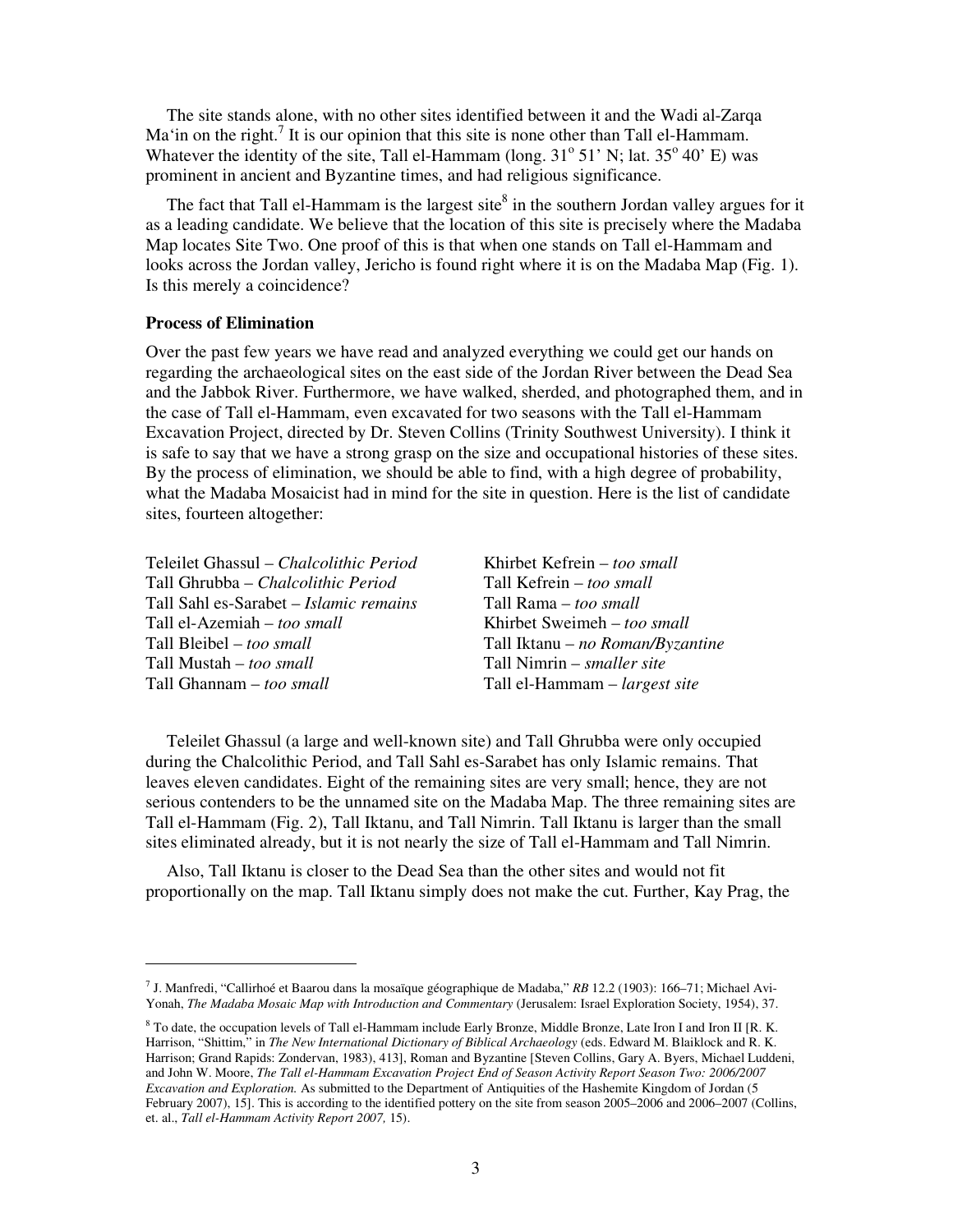excavator of Tall Iktanu, states there was no Roman or Byzantine occupation there.<sup>9</sup> That leaves Tall el-Hammam and Tall Nimrin. Since there only are two unnamed sites on the Madaba Map (due to damage), it seems clear that the northern site is Tall Nimrin, and that the southern site is Tall el-Hammam. The two sites are about 5 mi (8 km) apart. If there is a flaw in our reasoning, we welcome further input. James Flanagan, the excavator of Tall Nimrin, has, in fact, recognized that Tall Nimrin is likely the northern site on the Madaba map.<sup>10</sup> Avi-Yonah and Eugenio Alliata also identify Site One as Tall Nimrin.<sup>11</sup> By a process of elimination, it seems clear that the southern site, Site Two, is Tall el-Hammam.



Fig. 3—Roman Building (Tall el-Hammam, Jordan). This Roman building has not yet been excavated, but the massive Roman stones and concrete along with Roman pottery indicate that this was a Roman site not far from the lower spring, which resides on the Early Bronze Age level of the tall. David Graves is seen holding a large piece of Byzantine pottery. © Michael Luddeni.

-

#### **Identifiable Features**

The identifiable features of the portion of the Madaba Map in question include date palm trees,  $^{12}$  hot springs, and its proximity to the Jordan River and the Dead Sea. The indication of date palms is significant because, according to Diodorus Siculus (*Bibl. Hist.* 2.48–49), around the Dead Sea "the land is good for growing palms, wherever it happens to be crossed by rivers with usable water, or to be endowed with springs that can irrigate it" (cf. Theophrastus *Pot. Hist.* 2.5; Pliny *Nat. Hist.* 5.9, 17; Tacitus *Hist.* 5.6). Such a supply of fresh water exists at Tall el-Hammam. The Madaba Map identifies two thermal springs at *Baaras* (Josephus *Jewish War* 7:180, 189; Eusebius *Onomasticon* 44:22ff; 112:17 $1<sup>3</sup>$  and *Kallirrhoë* (Josephus *Antiquity* 17:171; *Jewish* 

*War* 1:657; Pliny *Nat. Hist.* 5:16) on the opposite (south) side of the *Wadi Zarqa Ma'in*.<sup>14</sup> From the five date palms in the mosaic it would be reasonable to expect springs, and thermal springs around Site Two. Tall el-Hammam has two springs, and the name *Hammam* in Arabic actually means "spring" or "watersource." One is found around the base of the upper tall in the Early Bronze Age area, among Roman ruins. The second spring location is across the modern road at the foot of a Roman fortification, on a hill where at least five cisterns are

<sup>9</sup> Kay Prag, *The Shu'aib/Hisban Project, Jordan: A Regional Survey and Excavations Undertaken Since 1965.* Cited 25 January 2007. Online: http://www.cbrl .org.uk/shuaib.html.

<sup>10</sup> Flanagan, James W. and David W. McCreery. *Virtual Nimrin: Occupational Sequence and Historical Overview*. 2004. Cited 24 January, 2007. Online: http://www.case.edu/affil/nimrin/menu/nimrin.htm.

<sup>11</sup> Avi-Yonah, *Madaba Mosaic Map*, 37; Eugenio Alliata, "The Legends of the Madaba Map," in *The Madaba Map Centenary: Travelling Through the Byzantine Umayyad Period. Proceedings of the International Conference Held in Amman 7–9 April 1997* (eds. Michele Piccirillo and Eugenio Alliata; Collectio Maior 40; Jerusalem: Studium Biblicum Franciscannum, 1998), 54.

<sup>&</sup>lt;sup>12</sup> "Date palms (*Phoenix dactylifera*) are shown on the Madaba mosaic map as being grown around Scythopolis (barely shown on far left), Phasaelis, Jericho, Bethagla, Bethnambris, Livias, Calliroe, and Zoara." N. F. Hepper, and Taylor J. E. "Date Palms and Opobalsam in the Madaba Mosaic Map," *PEQ* 136.1 (2004): 35.

<sup>13</sup> Joan E. Taylor, *Palestine in the Fourth Century A.D.: The Onomasticon by Eusebius of Caesarea* (trans. by G. S. P. Freedman-Grenville; Jerusalem: Carta, 2003), 117.

<sup>14</sup> Herbert Donner, *The Mosaic Map of Madaba. An Introductory Guide* (Palaestina antiqua 7; Kampen: Kok Pharos, 1992), 39.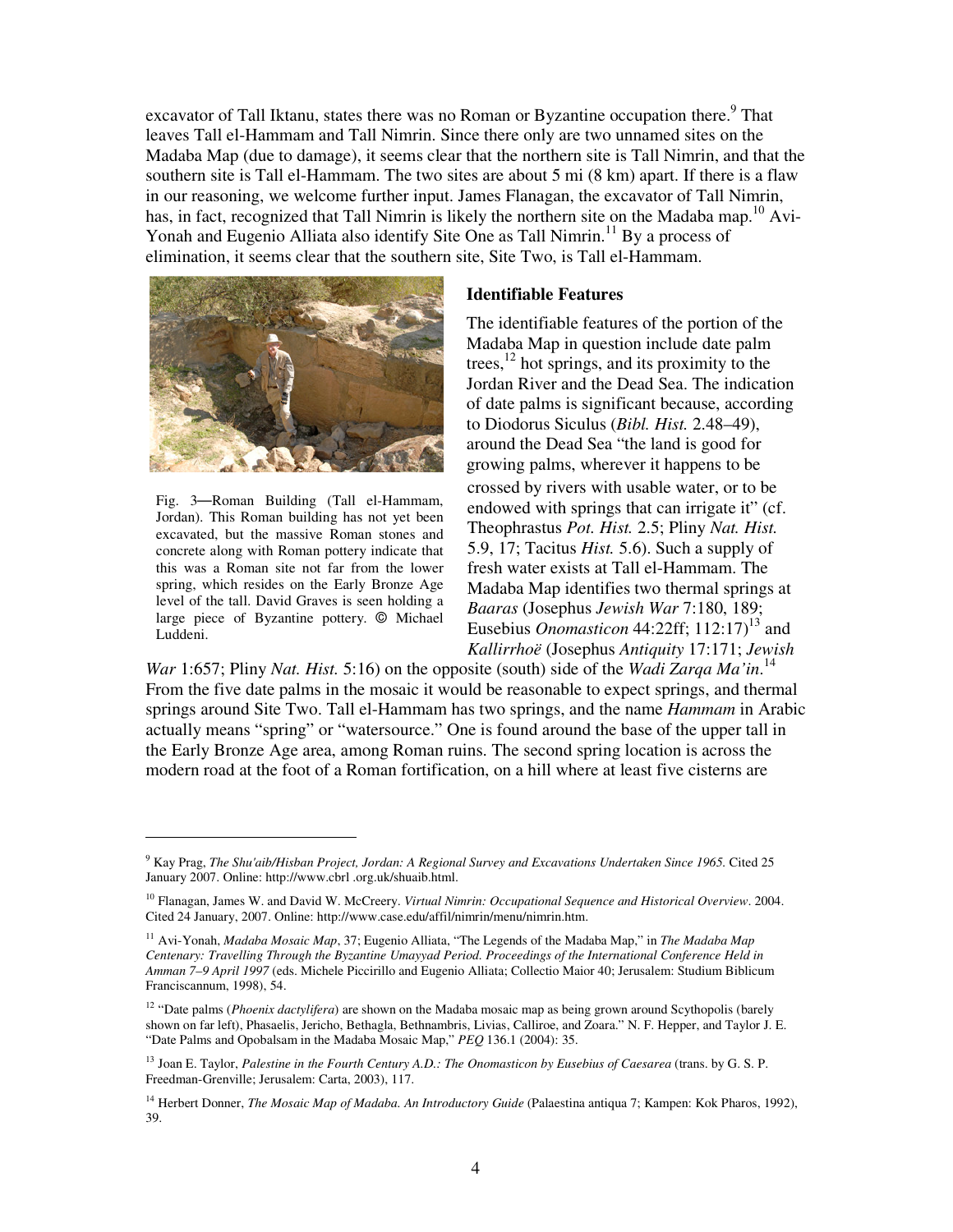identified.<sup>15</sup> The Roman ruins have been surveyed but not excavated. The Madaba Map identifies five palm trees on Site Two with two trees on the right and three on the left (Fig. 1). This would indicate a well-watered region consistent with the two springs and the proximity of the Wadi Kefrein.<sup>16</sup>

#### **Byzantine Prominence of Site Two**

The vignette on the map represents two towers that appear to frame a "church" or other major structure with a roof and series of windows. There appears to have been Byzantine or Early Roman ruins on this site during the construction of the Mosaic. Obviously Site Two was known to the mosaicist during the Byzantine period. This being the case, it would be reasonable to assume that one should find some significant presence of occupation during or immediately preceding the Byzantine period.

To date, no remnants of major Byzantine structures have been found at Tall el-Hammam,<sup>17</sup> but during the 2007 excavations a small amount of Byzantine pottery was discovered near the first spring, in the region of the lower tall around the Roman ruins and massive Early Bronze Age remains (Fig. 3). $18$ 

Further excavations may reveal a significant Byzantine and/or Late Roman presence. If so, this would confirm the presence of Byzantine/Roman structures consistent with the Madaba Map.<sup>19</sup> We hope to execute a probe of this area in the 2008 excavation season.

Eusebius Pamphili, the bishop of Caesarea in Palestine (AD 275–339), wrote a four-part geographical work called *Onomasticon* (AD 330). Eusebius' Greek text introduces the *Onomasticon* with the words "On the Names of Places in Sacred Scripture."<sup>20</sup> In short, it is a geographical dictionary of the Holy Land. The localization of wadies, mountains, and other geographical features makes this a valuable asset when determining ancient locations. Some argue as well that the Madaba Map was strongly dependent on the *Onomasticon*. However, C. Umhau Wolf points out that there is no direct correlation between the terminology used in the *Onomasticon* and the size of the locations.

All the large walled cities with towers behind on the Madaba Map are called "city," "large city," "famous city," "metropolis" by Eusebius. For the smaller cities with only a front wall and four or five towers and for the larger villages with three or four towers connected by a wall, there is no consistent correlation with the *Onomasticon*'s terminology. (Nor is there any consistency in the various strata of the *Onomasticon* that can be checked out in the present state of textual criticism and archaeological research.) Both Beersheba and Ekron are called "large

<sup>&</sup>lt;sup>15</sup> While it is probably a coincidence that there are five palm trees on the Mosaic and five cisterns have been found, it is nonetheless an interesting parallel.

<sup>&</sup>lt;sup>16</sup> The modern Kefrein dam indicates that this was a well-watered region in ancient, as well as modern, times.

 $17$  Since the site appears to have been last occupied in the Byzantine Era, any Byzantine ruins on the surface probably suffered significantly from erosion, scavenging for nearby structures, and modern bulldozing. This is a common problem at Levantine talls/tells.

<sup>18</sup> Collins, et al.*Tall el-Hammam Activity Report 2007,* 15.

<sup>&</sup>lt;sup>19</sup> Rast citing Abel states, "Also important for the Dead Sea Byzantine traditions about Lot and Sodom is the reference by Stephen the Byzantine to a Bishop Severos of Sodom who attended the Nicaean Council." Walter E. Rast, "Sodom and its Environs: Can Recent Archaeology Offer a Perspective?" *NEASB* 51(2006): 21; F. M. Abel, *Géographie de la Palestine* 2 (Paris: Etudes Bibliques, 1967), 468. Rast uses this information, that the Bishop of Sodom was present at the Second Council of Nicaea (AD 787), to argue for Byzantine Sodom being included in the area of Zoar on the Madaba Map; however, the Map doesn't have any other cities of the plain marked anywhere on the Map let alone in the south. What this does indicate, however, is that Sodom existed in the Byzantine period. Is it possible that the name over Site Two read Sodom and that Bishop Severos of Sodom came from Hammam?

<sup>20</sup> Taylor, *Onomasticon,* 5.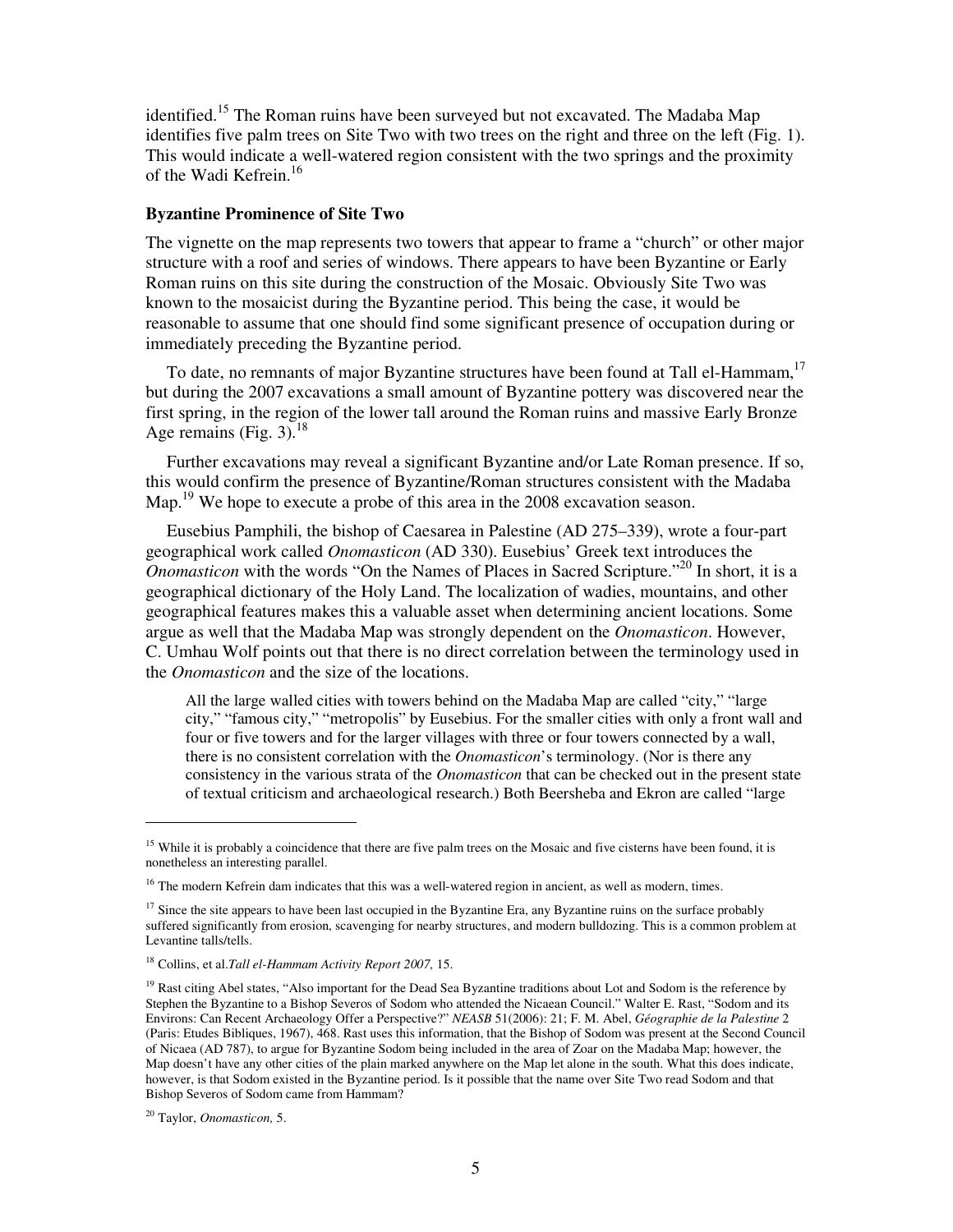town" but are different as depicted on the map. Does this imply Ekron had declined in the intervening centuries? Bethzur and Bethel are both simply villages in Eusebius, but Bethzur is a large town on the map while Bethel is small, having only two towers and the connecting wall. Does this accurately record the changed fortunes?<sup>21</sup>

Therefore, the correlation between Eusebius and the Madaba Map may not be as helpful as first thought. Just because Livias (see below) is mentioned repeatedly in the *Onomasticon<sup>22</sup>* does not automatically mean that it may be found on the Madaba Map.

#### **Tall Nimrin's Byzantine Occupation**

The Tall Nimrin<sup>23</sup> excavation report indicates that there was a small Byzantine occupation there, evident by some walls and plastered floors.

Few ceramics were recovered from the Hellenistic era and no associated architecture. Likewise, no architectural remains can be dated to the Roman period. This may be explained by modern bulldozing and development which have destroyed or removed the remains. Some Roman and Byzantine ceramics were found in several fill layers, but they were mixed with Persian and Iron materials because Roman/Byzantine pits had been dug into the earlier levels. A few walls and plastered floors can be dated to the Byzantine period. $24$ 

The mosaic floor of a Byzantine church was discovered in 1980 during the construction of a house on the northwestern slope of the tall. The mosaic pavement was excavated by Michele Piccirillo.

In his 1982 report, Piccirillo reported a Byzantine church with a central and two side naves which together measured 18.45 m x 13.52 m. The church had been in use for more than two centuries from the  $6<sup>th</sup>$  century C.E. through the  $7<sup>th</sup>$  and  $8<sup>th</sup>$  centuries and into the Umayyad Period.<sup>25</sup>

Also, during the 1993 season, a horde of Byzantine coins was discovered from the reigns of emperors Valens, Valentinianus I, Leo, Zeno, Basciliscus, and Anastasius, from the middle of the fourth century to the early sixth century  $AD<sup>26</sup>$  Schick, Flanagan, and McCreery identify Tall Nimrin on the Madaba Map as the other unnamed Site One, beside the unnamed Site Two, which we are identifying as Tall el-Hammam.<sup>27</sup> In our opinion, they are correct in their evaluation.

#### **Tall Iktanu's Byzantine Occupation**

Kay Prag gives the history of the excavations at Tall Iktanu from the first exploration by Selah Merrill in 1871 through the 1920's and 30's by A. Mallon. She notes that it was

included in field surveys by Nelson Glueck in 1943, by Kay Wright (Prag) in 1965,

<sup>&</sup>lt;sup>21</sup> C. Umhau Wolf, *The Onomasticon of Eusebius Pamphili Compared with the Version of Jerome and Annotated, 1971.* Cited 23 January, 2007. Online: http://www.tertullian.org/fathers/eusebius\_ onomasticon\_01\_intro.htm#The%20Onomasticon.

<sup>22</sup> Taylor, *Onomasticon,* 16, 18, 32, 33, 142.

 $23$  Beth-Nimrah ("house of abundant waters") is mentioned in Numbers 32:26.

<sup>24</sup> Flanagan and McCreery, *Virtual Nimrin*, n.p.; See also Taylor, *Onomasticon,* 121.

<sup>25</sup> Flanagan and McCreery, *Virtual Nimrin*, n.p.

<sup>26</sup> Flanagan and McCreery, *Virtual Nimrin*, n.p.

<sup>27</sup> Flanagan and McCreery, *Virtual Nimrin*, n.p.; Robert Schick, "Northern Jordan: What Might Have Been in the Madaba Mosaic Map," in *The Madaba Map Centenary* (eds. Michele Piccirillo and Eugenio Alliata; Jerusalem: Studium Biblical Franciscan, 1999), 228.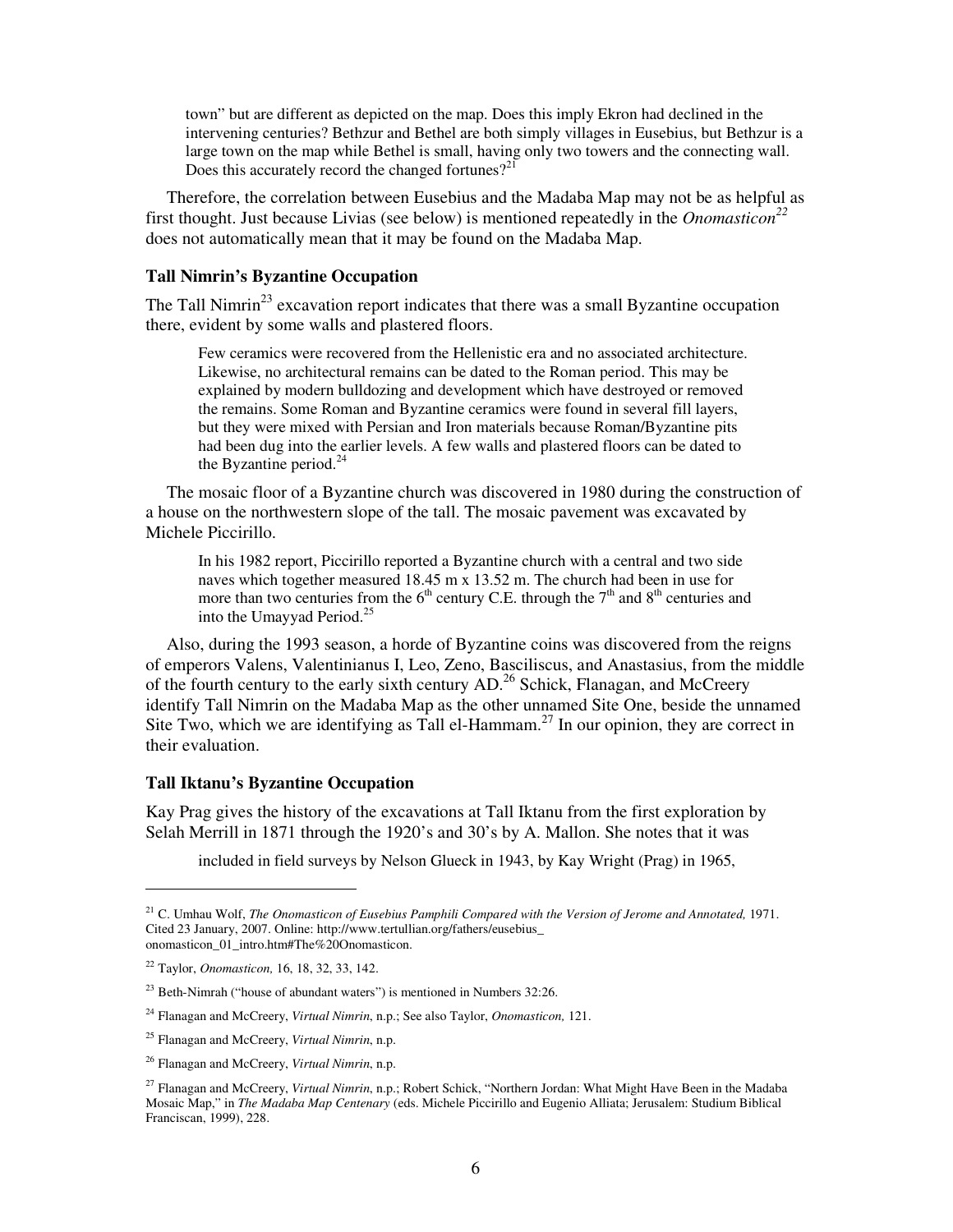and by M. Ibrahim, K. Yassine and J. Sauer in 1976. Excavations were directed by Kay Prag in 1966 on behalf of the British School of Archaeology in Jerusalem and in 1987, 1989 and 1990 on behalf of the British Institute at Amman for Archaeology and History. The north hill was occupied in the Early Bronze IB, Intermediate Early Bronze-Middle Bronze Age, Late Bronze, Iron Age and Persian periods. The south hill was partly occupied in the Early Bronze IB and very extensively in the Intermediate Early Bronze-Middle Bronze Age. There are occasional Roman, Byzantine, medieval, Ottoman and modern sherds on the site, but no evidence for occupation at these periods  $(1965)^{28}$ 

So while some Roman or Byzantine pottery has been found on the site, Prag maintains that there was no Roman or Byzantine settlement. Therefore, as previously mentioned, Tall Iktanu is not a viable candidate. Besides, it is far too small for the site on the Madaba map.

Taylor also comments on the occupation at Tall Iktanu. She states that

Tell Iktanu is an excavated site at which a single occupation, and extensive and well planned settlement of the Middle Bronze I (EB-MB, EB IV) culture was revealed. Aharoni's identification [of Tall Iktanu as Livias] is, therefore, extremely unlikely.<sup>29</sup>

She is clear that there is no Roman or Byzantine occupation.

#### **Not Consistently Identified**

The prominent works on the Madaba Map, identify the unnamed Site Two with various possibilities. In 1954 Michael Avi-Yonah, in his book *The Madaba Mosaic Map*, identified the Site Two as Beth-jeshimoth (Khirbet Suweima) and Site One as Khirbet el Kefrein<sup>30</sup> or Tall  $\text{Rama}^{31}$ :

Across the Jordan and opposite Galgala we notice above the gazelle the fragmentary representation of a locality, with the trunks of two palm trees to the right [Site One]. To judge from its position on the map this might refer either to Abel (Khirbet el Kafrein) or to Livias-Bethramtha (Tell Rama). Another equally nameless village [Site Two] is situated between this place and the Dead Sea. If the latter is meant to represent Beth-jeshimoth (*Onomasticon* 48:7), then the northern village would be Beth-ramtha, and Abel might have been located in the lost part of the pavement further to the north-east. Possibly, however, Abel was not represented at all. Eusebius mentioned Beth-ramtha (Livias) seven times (*Onomasticon* 48:13–15), while he mentions Abel but does not locate it.<sup>32</sup>

Later Avi-Yonah states "Above it ([Aenon-Sapsaphas and another shrub] i.e. eastwards) stands a biggish village surrounded by palm trees; as suggested above its most likely

<sup>28</sup> Kay Prag, *The Shu'aib/Hisban Project, Jordan: A Regional Survey and Excavations Undertaken Since 1965.* Cited 25 January 2007. Online: http://www.cbrl.org.uk/shuaib.html. Since there is little evidence of LB occupation in the entire eastern Jordan valley (*kikkar*), we believe that the evidence for such cited by Prag merits re-examination. It appears that Iktanu's only Bronze Age occupation represented by architectural remains is the Intermediate Bronze Age (formerly EB IV through MB I).

<sup>29</sup> Taylor, *Onomasticon,* 142.

 $30$  Harrison states that "the area of this site [Tall el-Hammam] was nearly a hundred times bigger than that of Tall el-Kefrein." Harrison, "Shittim," *NIDBA,* 414. Therefore, Tall Kefrein can be reasonably eliminated on the basis of it being too small compared with Tall el-Hammam. The site is presently being excavated by a Greek team, but it is unknown at this time if they have uncovered any Early Roman or Byzantine pottery or ruins.

<sup>&</sup>lt;sup>31</sup> Beth-Ramtha, Betharam (Josh 13:27), a city of the tribe of Gad, near the Jordan, called Bethramphtha by the Syrians.

<sup>32</sup> Avi-Yonah, *Madaba Mosaic Map*, 37.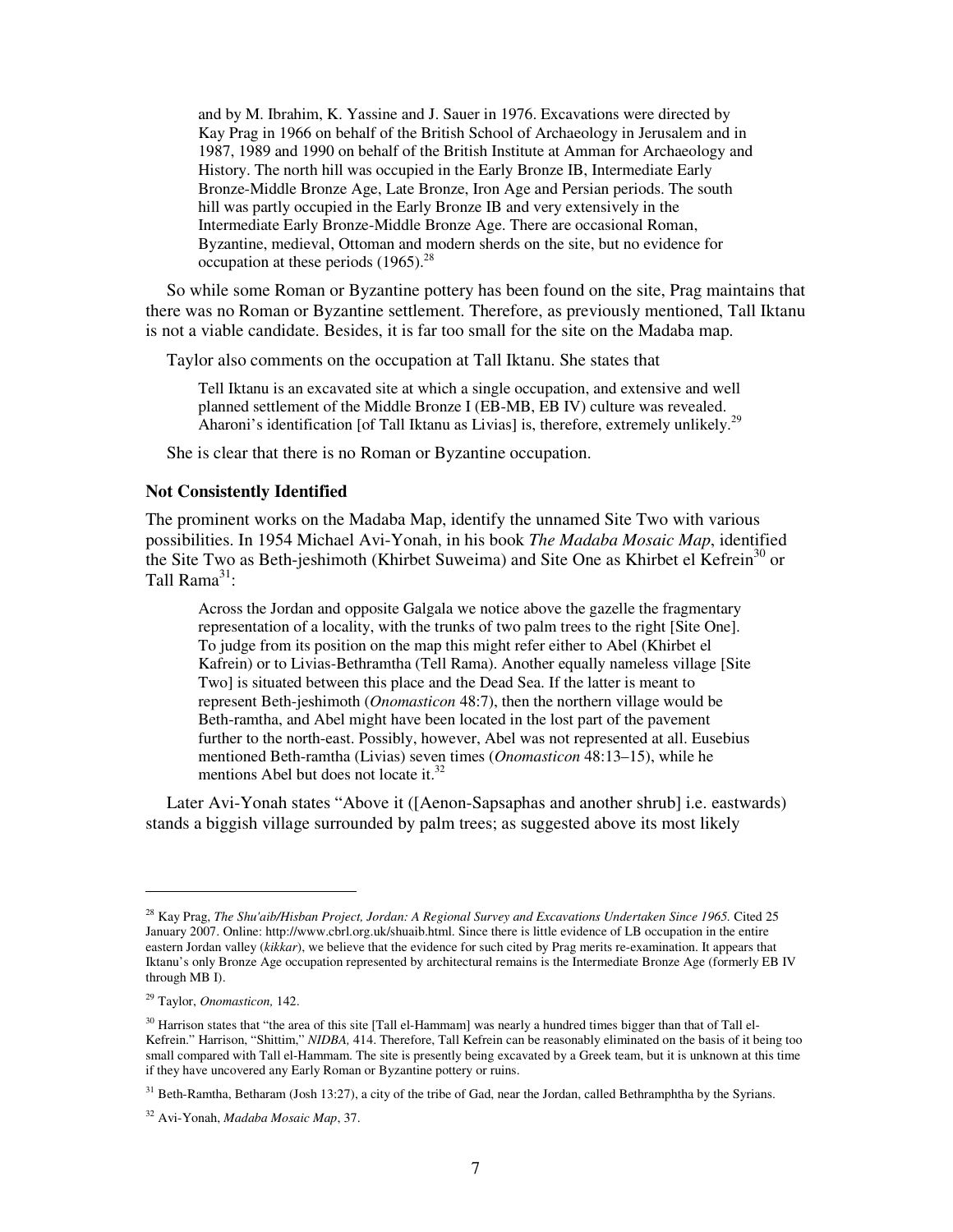identification is with Beth-jeshimoth (Khirbet Suweime)."<sup>33</sup>

In Herbert Donner's 1992 book *The Mosaic Map of Madaba*, he identifies Site Two with Livias, Tall Iktanu, or Tall Rama:

The Old Testament town was called Beth-Haram, later on, under the Roman emperor Augustus, it was called Livias or Julias. $34$  It is identical with Tall Iktanu and the small but remarkable Tall ar-Rama*.* <sup>35</sup> It appears to be situated at the upper course of *Wadi*  Zarqa Ma'in which runs into the Dead Sea after its turn."<sup>36</sup>

Alliata, in an article on the identification of the sites in *The Madaba Map Centenary*, identifies Site Two with Betharam (Josh 13:27) or Bethramphtha, now Livias or Tall Rama.<sup>37</sup>

Robert Schick, in an article on northern Jordan in *The Madaba Map Centenary*, proposes Beth Jeshimoth (Suweima) as Site Two:

Small portions of two other unlabelled city vignettes survive. A variety of suggestions have been made for their identification. The city vignette above the gazelle to the left [Site One] could be Abel (Khirbat al-Kafrein) or Livias/Beth-Ramtha (Tell Rama), or perhaps Beth Nimrin (Tell Nimrin), while the city vignette above the gazelle to the right [Site Two] could be Beth Jeshimoth (Suweima). $38$ 

As we have proven earlier, only Tall Nimrin and Tall el-Hammam are logical candidates for these sites.

#### **Livias**

-

Donner identifies Site Two as Livias or Tall Rama.<sup>39</sup> The name of the site was changed by Herod to honor Augustus.<sup>40</sup> However, there is no evidence directly linking the unnamed Madaba Map site and Livias, other than general speculation and the fact that Eusebius mentioned Livias in his writings seven times. While

it is the commonly accepted view among scholars that the Madaba Map depends heavily on Eusebius' gazetteer of biblical places, the *Onomastikon*. . . it is al (*sic*; at) least conceivable that, rather than the Madaba Map mechanically depending on the *Onomastikon*, both the *Onomastikon* and the prototype of the map may have derived from a common cultural lore.<sup>41</sup>

Of course, just because Eusebius is aware of Livias, it does not mean that this site is Livias. However, if Tall el-Hammam were proven to be Livias, this would not hurt our

<sup>33</sup> Also known as Bethasimouth. Taylor, *Onomasticon,* 121; cf. Eusebius *Onomasticon* 48:7; Nelson Glueck, "Some Ancient Towns in the Plains of Moab," *BASOR* 91 (1943): 13–18.

<sup>34</sup> Eusebius, *Onomasticon* 48:14-15 (ca. AD 330); Avi-Yonah, *Madaba Mosaic Map*, 37; Donner, *Mosaic Map of Madaba,*  39; Schick, "Northern Jordan," 228.

<sup>35</sup> Donner's use of the term *remarkable* is an interesting descriptor as there is nothing remarkable about Ramma either archaeologically or in size.

<sup>36</sup> Donner, *Mosaic Map of Madaba,* 39.

<sup>37</sup> Alliata, "Legends of the Madaba Map," 54; cf. Eusebius *Onomasticon* 48:14–15.

<sup>38</sup> Schick, "Northern Jordan," 228.

 $39$  Beth-Ramtha, Betharam, (Josh 13:27), a city of the tribe of Gad near the Jordan, known to the Syrians as Bethramphtha.

<sup>40</sup> Eusebius, *Onomasticon* 48:14-15 [ca. AD 330]; Jerome 49:12-13 [ca. AD 390]; Avi-Yonah, *Madaba Mosaic Map*, 37; Schick, "Northern Jordan," 228; Donner, *Mosaic Map of Madaba,* 39.

<sup>41</sup> Leah Di Segni, *The Onomastikon of Eusebius and the Madaba Map*. Cited 23 January, 2007. Online: http://198.62.75.1/www1/ofm/ mad/articles/DiSegniOnomasticon.html.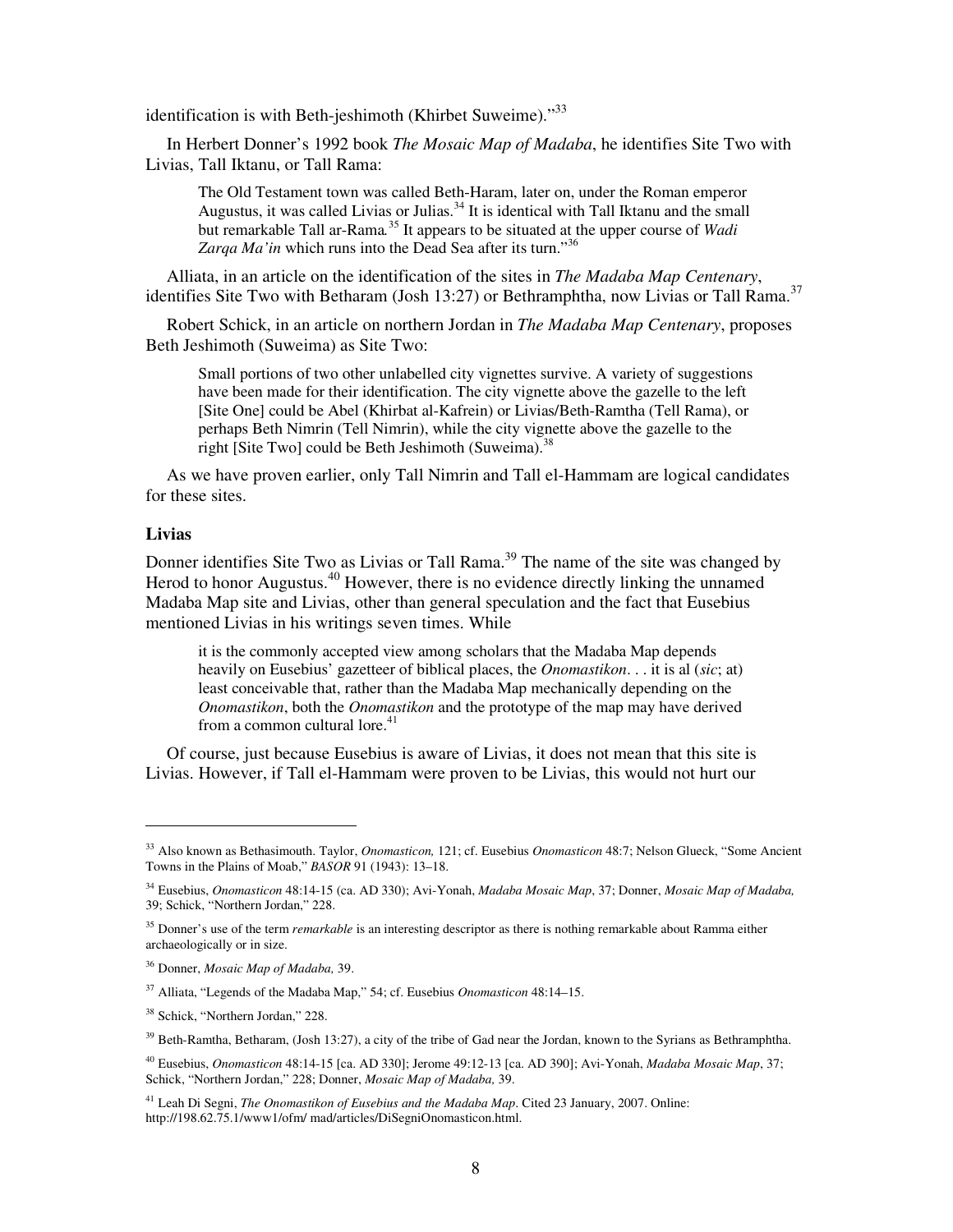argument in the least. $42$ 

#### **Beth Jeshimoth (Suweima)**

Both Avi-Yonah and Schick identify Site Two with Beth Jeshimoth (Suweima or Suwaymah). Number 33:49 tells us that "There on the plains of Moab they camped along the Jordan from Beth Jeshimoth to Abel Shittim" (NIV). This was one of the borders for Sihon king of the Amorites (Jos 12:2-3) and is described as a Moabite frontier town in Ezekiel 25:9. The modern town of Suwaymah is on the other side of the Wadi al-Zarqa Ma'in, much too far south on the Dead Sea to be identified with Site Two. If Beth Jeshimoth is identified with modern day Suweima or Suwaymah,  $43$  which appears likely to us, then it is certainly not Site Two.

#### **Conclusion**

Tall el-Hammam has flourished throughout history because of its defensibility, abundant water, and proximity to the Kings' Highway, a major trade route linking Egypt and Mesopotamia. Tall el-Hammam is likely the Shittim of the Late Bronze  $Age<sub>14</sub><sup>44</sup>$  where the Israelites encamped before entering Canaan (Num 33:49; Jos 2:1; 3:1). Furthermore, the Middle Bronze Age city on the upper tall is likely the Sodom<sup>45</sup> of Genesis  $13{\text{-}}19,46$  while the huge Iron II city at Tall el-Hammam may prove to be one of Solomon's twelve administrative centers. Perhaps it was also the Livias of New Testament times. If our argument is valid, that Tall el-Hammam is the unidentified Site Two on the Madaba Map, then we just placed several important cities and sites on the Map—the Madaba Map.

#### **Bibliography**

-

**\_\_\_\_\_\_\_\_\_\_\_\_\_\_\_\_\_\_\_\_\_\_\_\_\_\_\_** 

Abel, F. M. *Géographie de la Palestine*. Vol. 2. Paris: Etudes Bibliques, 1967.

Alliata, Eugenio. "The Legends of the Madaba Map." Pages 47–101 in *The Madaba Map Centenary: Travelling Through the Byzantine Umayyad Period. Proceedings of the* 

 $42$  Egeria, the fourth century Spanish pilgrim who traveled the Holy Land between AD 381-384, describes traveling to Livias and seeing the city directly across from Jericho from the top of Mount Nebo. She describes that the Sodomites lived to the left of Livias with Zoar (Segor) also visible from Mount Nebo. Egeria, *The Pilgrimage of Etheria* (trans. and eds. M.L. McClure and C. L. Feltoe; London: Society for Promoting Christian Knowledge,1919), 19, 23. From Mount Nebo Tall el-Hammam is also visible.

<sup>43</sup> Also known as Bethasimouth. Taylor, *Onomasticon,* 121.

<sup>44</sup> Willis J. Beecher, "Abel-Shittim," in *The International Standard Bible Encyclopedia 1* (ed. James Orr; Grand Rapids, MI: Eerdmans, 1949), 7; Harrison, "Shittim," *NIDBA*, 413.

<sup>&</sup>lt;sup>45</sup> Dr. Steven Collins from Trinity Southwest University seems to be in the process of supplanting the view that Sodom and the other Cities of the Plain were located at the southern end of the Dead Sea, demonstrating, in fact, that Sodom was in the north at Tall el-Hammam. Collins, et al. *Tall el-Hammam Activity Report 2007*; S. Collins, *The Search for Sodom and Gomorrah* (Albuquerque: TSU Press, 2006); "The Geography of the Cities of the Plain," *BRB* 2.1 (2002): 1–17; "A Chronology for the Cities of the Plain," *BRB* 2.8 (2002): 1–9; "The Architecture of Sodom," *BRB* 2.14 (2002): 1–9; "Terms of Destruction for the Cities of the Plain," *BRB* 2.16 (2002): 1–8; "Explorations on the Eastern Jordan Disk," *BRB* 2.18 (2002): 1–28; "Rethinking the Location of Zoar: An Exercise in Biblical Geography." *BRB* 6.3 (2006): 1–5; "Forty Salient Points on the Geography of the Cities of the *Kikkar*," *BRB* 7.1 (2007): 1–7; "Reassessing the Term *hakikkar* in Nehemiah as Bearing on the Location of the Cities of the Plain," *BRB* 7.3 (2007): 1–4; "If You Thought You Knew the Location of Sodom and Gomorrah…Think Again." *BRB* 7.4 (2007): 1–6. See also William M. Thomson, *The Land and the Book: Southern Palestine and Jerusalem* (New York: Harper and Brothers, 1882), 371–76.

<sup>&</sup>lt;sup>46</sup> The Koran also mentions Sodom (Surah 11:74–83). In the Koran the name of Lot is Lut and the name of Abraham is Ibrahim. Also, the Koran does not record that Lot's wife was turned into a pillar of salt but that she ended in a terrible fate and was left behind.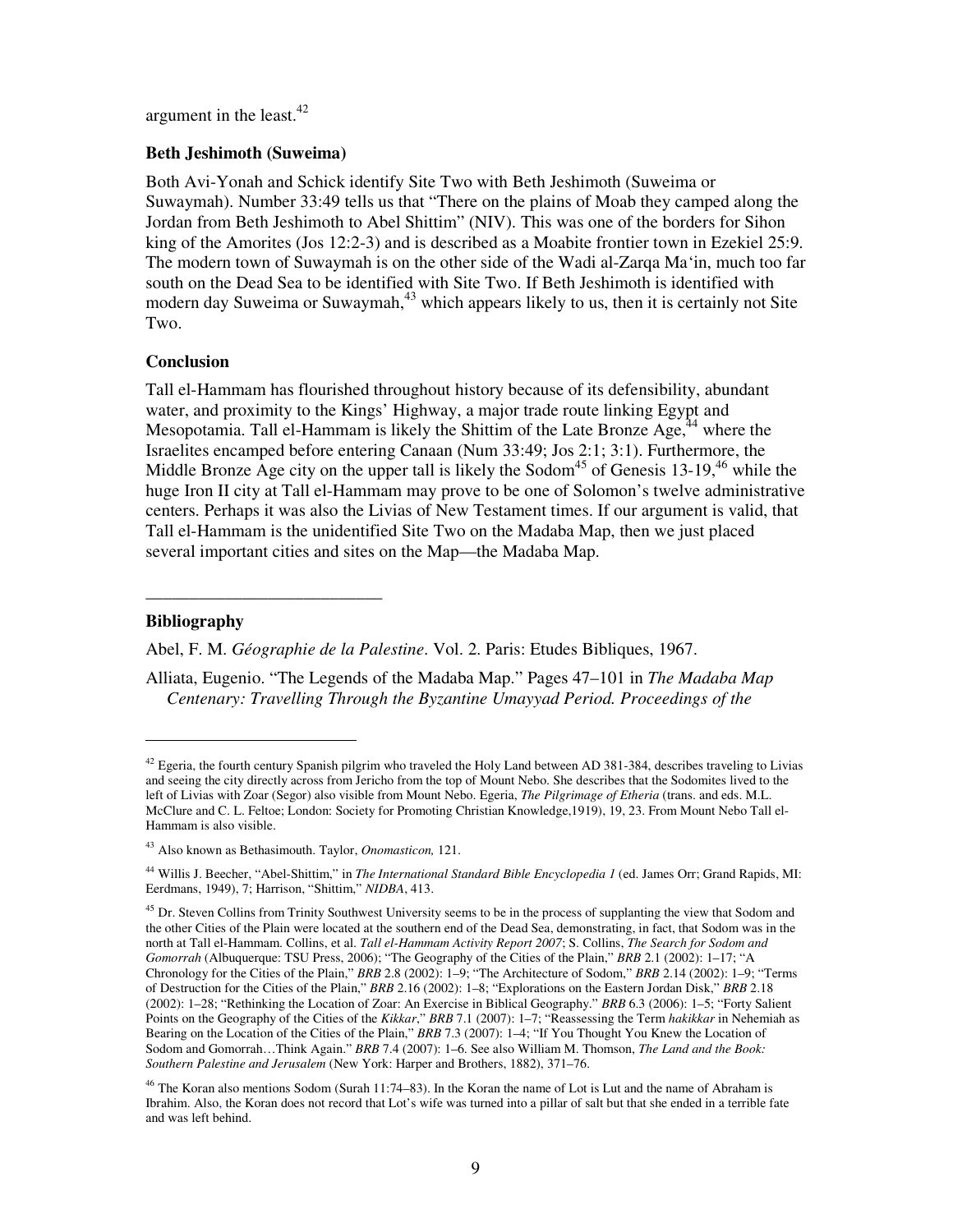*International Conference Held in Amman 7–9 April 1997*. Edited by Michele Piccirillo and Eugenio Alliata. Collectio Maior 40 Jerusalem: Studium Biblicum Franciscannum, 1998.

- Avi-Yonah, Michael. *The Madaba Mosaic Map with Introduction and Commentary*. Jerusalem: Israel Exploration Society, 1954.
- Beecher, Willis J. "Abel-Shittim." Pages 6–7 in Vol 1 of *The International Standard Bible Encyclopedia*. Edited by James Orr. Grand Rapids, MI: Eerdmans, 1949.
- Collins, Steven, Gary A. Byers, Michael Luddeni, and John W. Moore. *The Tall el-Hammam Excavation Project End of Season Activity Report Season Two: 2006/2007 Excavation and Exploration.* As submitted to the Department of Antiquities of the Hashemite Kingdom of Jordan. 5 February 2007.
- Collins, Steven. "A Chronology for the Cities of the Plain." *Biblical Research Bulletin* 2.8 (2002): 1–9.
- Collins, Steven. "Explorations on the Eastern Jordan Disk." *Biblical Research Bulletin* 2.18 (2002): 1–28.
- Collins, Steven. "Forty Salient Points on the Geography of the Cities of the Kikkar." *Biblical Research Bulletin* 7.1 (2007): 1–7.
- Collins, Steven. "If You Thought You Knew the Location of Sodom and Gomorrah…Think Again." *Biblical Research Bulletin* 7.4 (2007): 1–6.
- Collins, Steven. "Reassessing the Term *hakikkar* in Nehemiah as Bearing on the Location of the Cities of the Plain." *Biblical Research Bulletin* 7.3 (2007): 1–4.
- Collins, Steven. "Rethinking the Location of Zoar: An Exercise in Biblical Geography." *Biblical Research Bulletin* 6.3 (2006): 1–5.
- Collins, Steven. "Terms of Destruction for the Cities of the Plain." *Biblical Research Bulletin*  2.16 (2002): 1–8.
- Collins, Steven. "The Architecture of Sodom." *Biblical Research Bulletin* 2.14 (2002): 1–9.
- Collins, Steven. "The Geography of the Cities of the Plain." *Biblical Research Bulletin* 2.1 (2002): 1–17.
- Collins, Steven. *The Search for Sodom and Gomorrah.* Albuquerque: TSU Press, 2006.
- Di Segni, Leah. *The Onomastikon of Eusebius and the Madaba Map*. [Cited 23 January, 2007]. Online: **http://198.62.75.1/www1/ofm/**mad/articles/DiSegniOnomasticon.html.
- Dilke, Oswald. *The History of Cartography*. Edited by J. B. Harley, and David Woodward. Chicago: University of Chicago Press, 1987.
- Diodorus Siculus. *Library of History: Bibliotheca Historia*. Translated by Oldfather, C. H. Loeb Classical Library. Cambridge, MA: Harvard University Press, 1935.
- Donner, Herbert. *The Mosaic Map of Madaba. An Introductory Guide*. Palaestina antiqua 7. Kampen: Kok Pharos, 1992.
- Egeria. *The Pilgrimage of Etheria*. Translated and Edited by M.L. McClure and C. L. Feltoe. London: Society for Promoting Christian Knowledge,1919.
- Flanagan, James W. and David W. McCreery. *Virtual Nimrin: Occupational Sequence and Historical Overview*. 2004. [Cited 24 January, 2007]. Online: **http://www.case.edu/affil/** nimrin/menu/nimrin.htm.